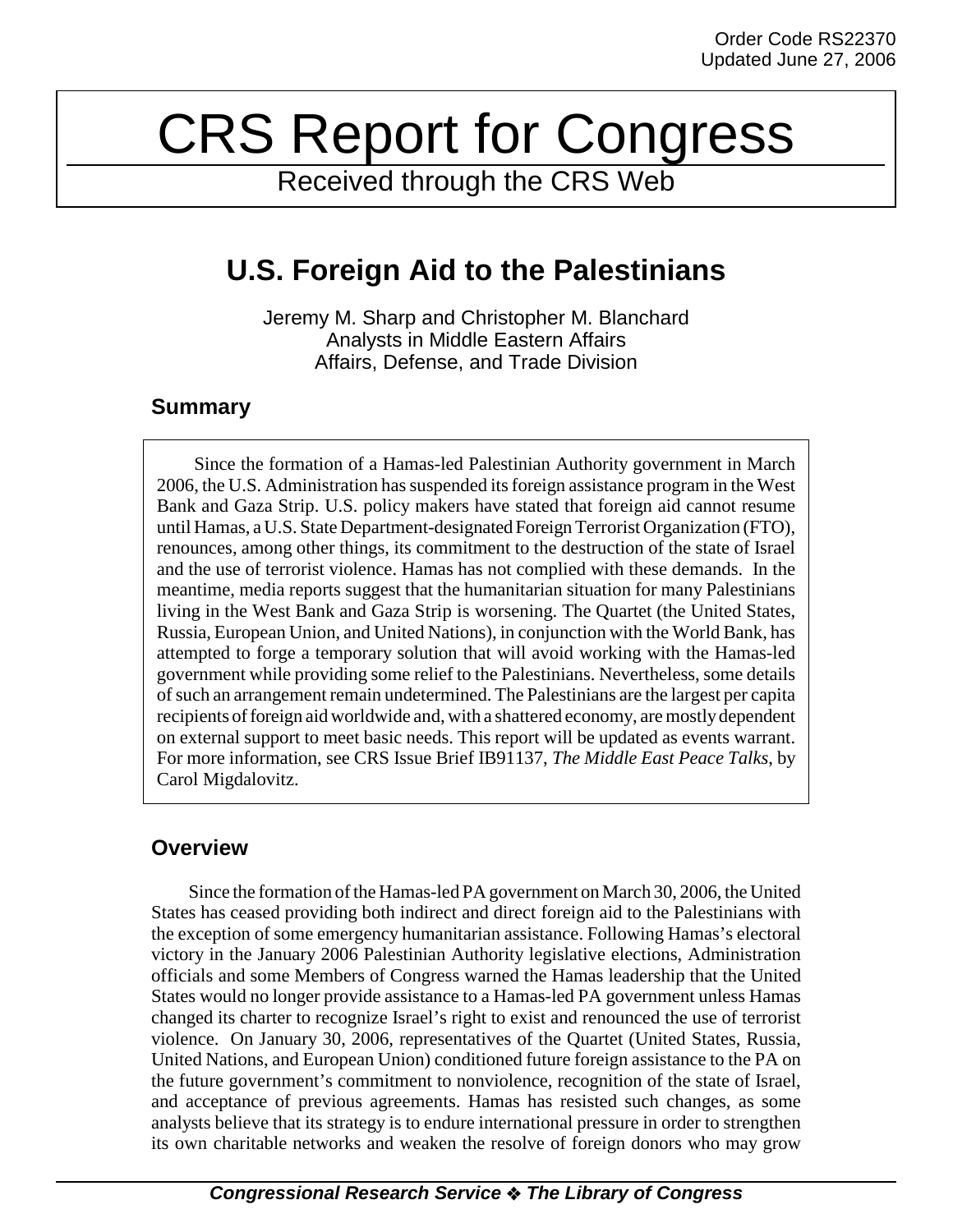weary of prohibiting aid over the long term. Since the United States and European Union (EU) halted most of their assistance, there have been some pledges of financial support from Arab (Saudi Arabia, Libya, Kuwait, and Qatar), majority-Muslim (Iran and Pakistan), and European countries (Russia, Norway). The EU has delivered \$143 million in emergency assistance, and the United States has pledged \$300 million in humanitarian relief, all of which is intended to bypass the Hamas-led government.

H.R. 5522, the FY2007 Foreign Operations Appropriations bill, includes no appropriation for Economic Support Fund (ESF) programs in the West Bank and Gaza territories. In FY2006, Congress appropriated \$150 million for USAID's West Bank and Gaza program, though much of that has since been suspended.

#### **Current U.S. Restrictions on Aid to the Palestinians**

**Direct Assistance to the PA.** Since the signing of the Oslo Accord in 1993, the U.S. government has committed more than \$1.8 billion in economic assistance to the Palestinians. Approximately 80% of U.S. funding for the Palestinians has been channeled through USAID contractors and 20% through private voluntary organizations (PVOs). According to annual foreign operations legislation, congressionally approved funds for the West Bank and Gaza Strip cannot be used for the Palestinian Authority, unless the President submits a waiver to Congress citing that doing so is in the interest of national security. To date, the United States has provided direct assistance to the Palestinian Authority on four occasions. In 1993-1994, the United States provided \$36 million through the Holst Fund at the World Bank for direct assistance to the Palestinian Authority and an additional \$5 million in cash and equipment for the Palestinian police. From 1995-2002, no U.S. assistance went to the Palestinian Authority or any of its constituent bodies. On July 8, 2003, the United States announced that it would provide \$20 million out of a \$50 million FY2003 supplemental appropriations as direct aid to the PA for infrastructure projects. On December 8, 2004, President Bush again approved \$20 million in direct assistance to the PA to pay off overdue Palestinian utility bills to Israeli companies. Following PA President Mahmoud Abbas' May 2005 visit to the White House, President Bush transferred an additional \$50 million from unobligated ESF funds to the Palestinian Authority. That cash transfer was ultimately rescinded after the formation of a Hamas-led government in 2006.

**Auditing of U.S. Assistance.** For several years, Congress has mandated that U.S. aid to the Palestinians be tightly monitored in order to prevent aid from going to terrorist groups or for corrupt purposes. P.L. 109-102, the FY2006 Foreign Operations Appropriations Act, specifies that up to \$1,000,000 in ESF may be used by the Office of the USAID Inspector General for audits and inspections of the USAID West Bank and Gaza program. In addition, the act requires the U.S. Comptroller General to conduct its own audit of all funds for the bilateral West Bank and Gaza program.

**Other Restrictions.** In annual foreign operations appropriations bills, Congress also has restricted assistance to the Palestinian Broadcasting Corporation (PBC). Israel accuses the PBC of inciting violence against Israelis. The PBC was originally designed to be an independent corporation. Congress also has specified that no U.S. assistance can be provided to a future Palestinian state unless the Secretary of State certifies, among other things, that the leadership of the new state has been democratically elected, is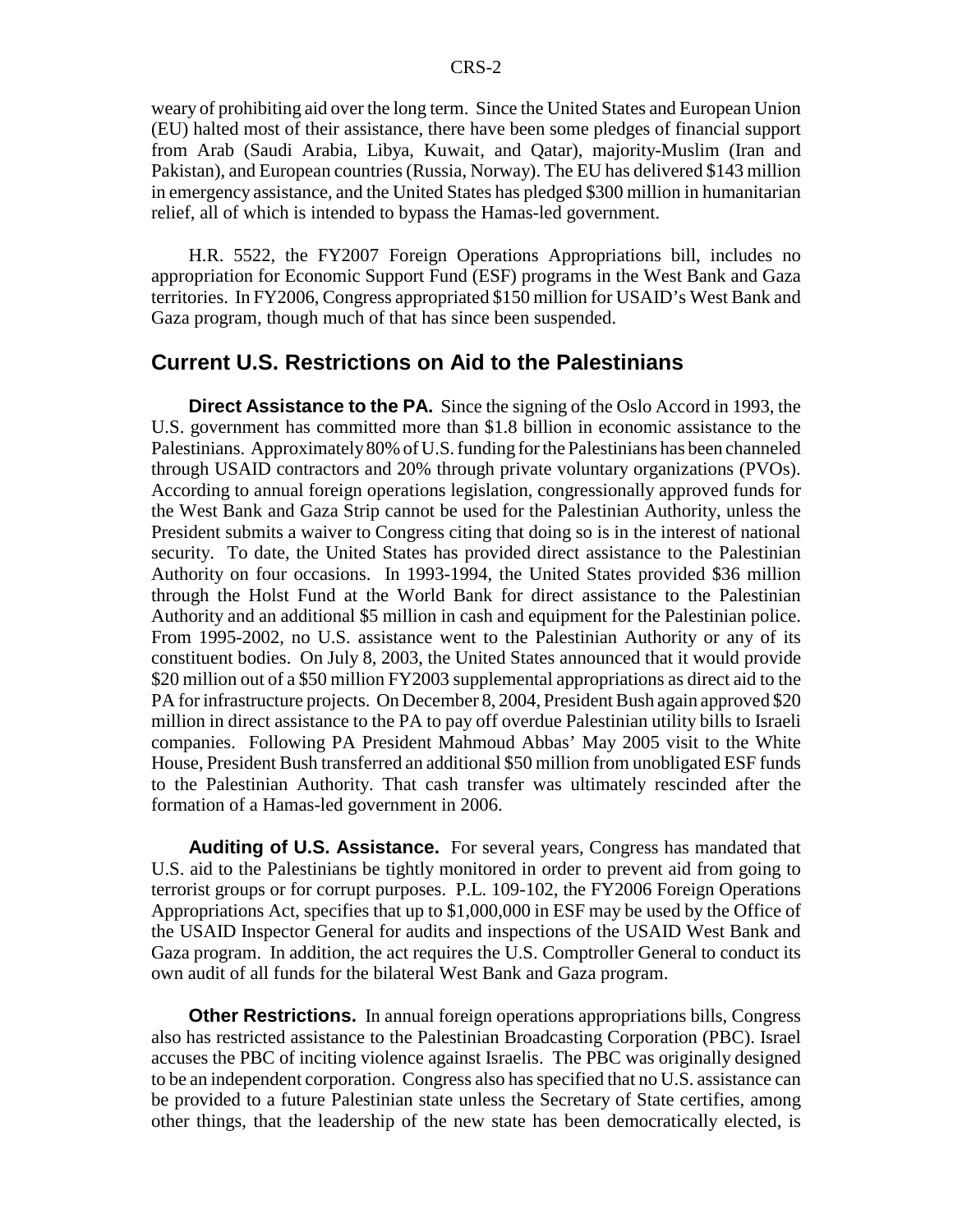committed to peaceful coexistence with Israel, and is taking appropriate measures to combat terrorism.

## **U.S. Aid to the Palestinians FY2005-FY2006**

With the death of Yasir Arafat in late 2004 and the election of Mahmoud Abbas as the new President of the Palestinian Authority in early 2005, there was renewed hope for restarting the dormant Middle East peace process. The United States signaled its commitment to playing an active role by stepping up diplomatic efforts and increasing aid in order to strengthen Abbas' efforts to consolidate power inside the PA.

In FY2005, the Bush Administration and Congress significantly increased U.S. economic aid through supplemental appropriations and by reprogramming economic aid that had been appropriated in previous years. President Bush also used his authority to provide \$50 million in direct assistance to the Palestinian Authority, marking only the fourth time a U.S. president has used a congressionally authorized waiver to channel aid away from indirect USAID programs and directly to the PA.

**Table 1. U.S. Assistance to the Palestinians, FY2002-FY2006**

(Regular and Supplemental Appropriations; Current Year \$ in millions)

| Account           | <b>FY2002</b><br>Actual  | <b>FY2003</b><br>Actual | <b>FY2004</b><br>Actual | <b>FY2005</b><br><b>Estimate</b> | <b>FY2006</b><br><b>Estimate</b> |
|-------------------|--------------------------|-------------------------|-------------------------|----------------------------------|----------------------------------|
| <b>ESF</b>        | 72.000                   | 124.500                 | 74.558                  | 274.400                          | 150.000                          |
| P.L. 480 Title II | $\overline{\phantom{a}}$ | 9.984                   |                         |                                  |                                  |
| Total             | 72.000                   | 134.484                 | 74.558                  | 274.400                          | 150.000                          |

**Source:** U.S. State Department.

The United States took the following actions in FY2005-FY2006 to support Palestinian President Abbas.

#### **Appropriations**

- Congress appropriated \$75 million in Economic Support Funds (ESF) for USAID's West Bank and Gaza program in P.L. 108-447, the 2005 Consolidated Appropriations Act. The United States also provides, on average, between \$75 million to \$110 million annually to the United Nations Relief and Works Agency for Palestinian Refugees to support its operations in Jordan, Syria, Lebanon, and the West Bank and Gaza Strip.
- Congress appropriated \$200 million in supplemental ESF in P.L. 109-13, the FY2005 Iraq supplemental appropriations act.
- In the FY2006 Foreign Operations, Export Financing, and Related Programs Appropriations Act (P.L. 109-102), Congress has provided \$150 million in ESF for the West Bank and Gaza Strip, which is double the annual amount of economic aid for USAID programs for the Palestinians.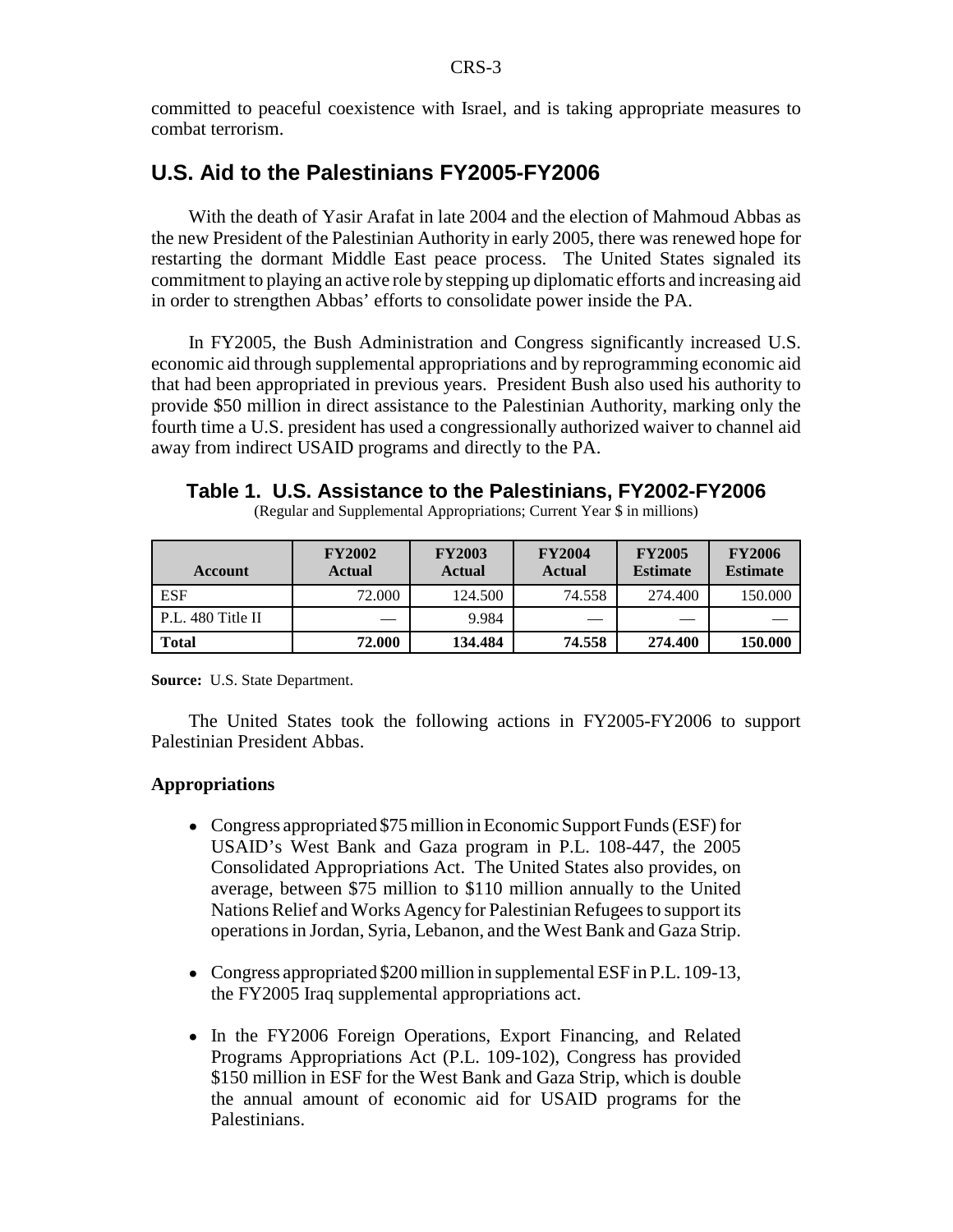#### **Reprogramming**

• USAID reprogrammed an estimated \$45-\$75 million in ESF that had been previously designated for a desalinization plant in Gaza.

#### **Direct Assistance to the PA**

• President Bush used the waiver authority granted him by Congress to provide \$50 million in direct assistance to the Palestinian Authority to rehabilitate roads, water facilities, schools, and health clinics in Gaza to help ease the transition after the Israeli disengagement. The direct aid came out of the \$75 million ESF appropriation for FY2005.

#### **Non-Lethal Security Assistance**

• Of the \$200 million in FY2005 supplemental ESF, the United States designated \$2.3 million for non-lethal assistance to security forces under the command of the PA Interior Ministry. This equipment included vehicles, riot gear, and basic provisions. All items were cleared through Israeli Customs and were coordinated by the U.S. Security Coordinator for the Palestinians and USAID.

#### **Aid for the Palestinian Elections**

• As was reported in the press, USAID spent \$2.3 million in ESF on support for the Palestinian elections, which many observers allege was designed to bolster the image of President Abbas and his Fatah party.

# **Palestinian Authority Finances**

Although media reports vary widely on the exact nature of Palestinian finances, PA expenditures in 2005 were approximately \$2 billion, and revenue, including direct external budget support, was estimated at only \$1.3 billion. The PA generates its revenues from modest amounts of collected taxes (\$400 million), customs duties collected by Israel  $(\$600$  million), and foreign aid  $(\$360$  million in direct aid).<sup>1</sup> Prior to the formation of a Hamas-run government, the PA had been already running large monthly deficits (\$700 million), which it financed by borrowing from commercial lenders and using proceeds from its investment fund. With the suspension of all direct budget support for the PA and Israel's freezing the transfer of customs revenues, the World Bank estimates that the PA is running a monthly deficit of approximately \$1.5 billion.

# **Ban on Unauthorized Transactions with Hamas-Led PA**

On April 12, 2006, the Department of the Treasury's Office of Foreign Assets Control (OFAC) formally determined that Hamas, a designated terrorist entity, had a property interest in the transactions of the Palestinian Authority. This determination

<sup>&</sup>lt;sup>1</sup> The international community also provides a large amount of indirect assistance for the Palestinian people through donations to specific development projects and charitable donations.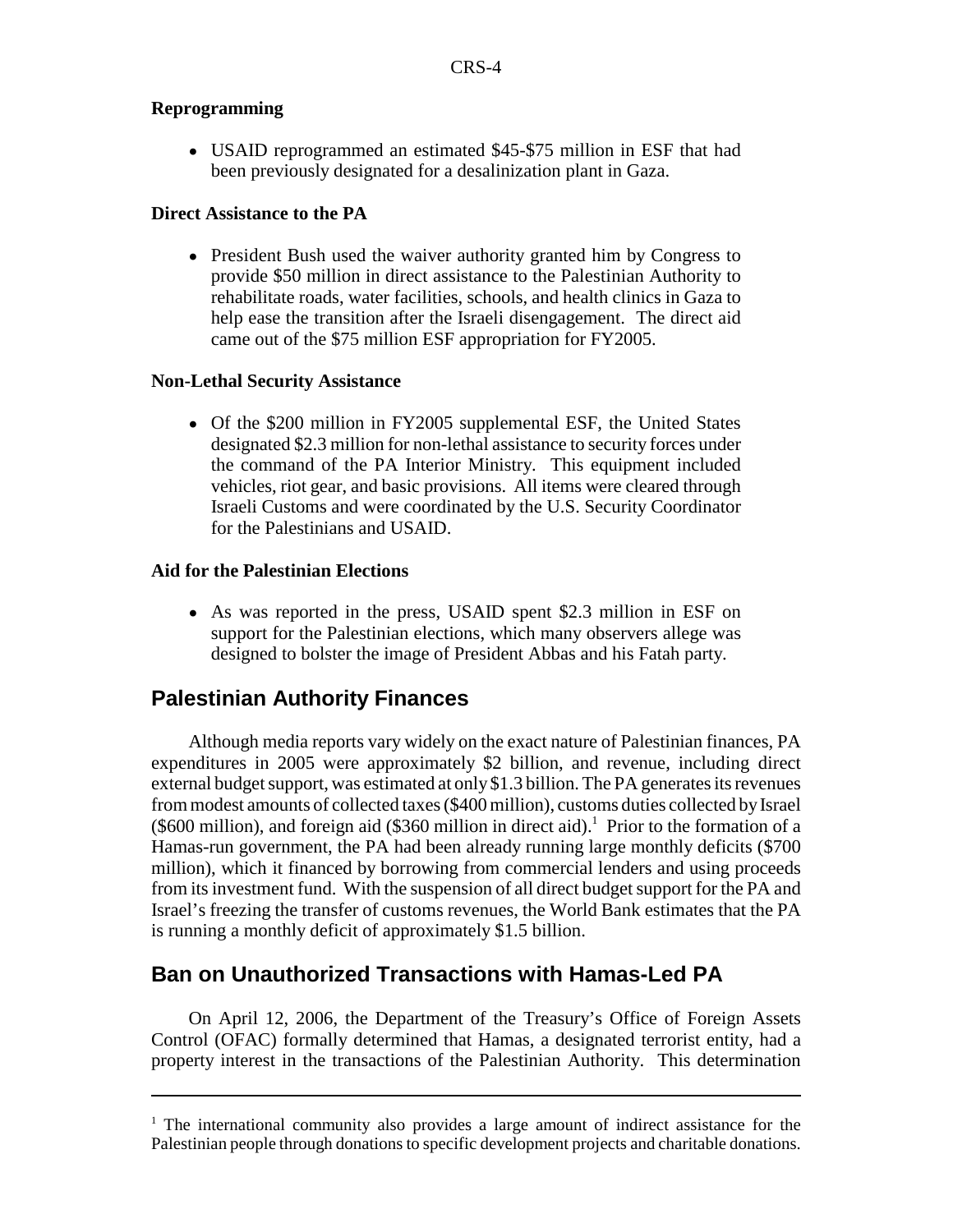subsequently prohibits any and all U.S. persons from engaging in any unauthorized transactions with the Palestinian Authority. To allow for and support ongoing U.S. foreign policy priorities with regard to the Palestinians, including the potential delivery of humanitarian or financial assistance to some Palestinian entities, OFAC also released six "general licenses" that authorize transactions between U.S. persons and specific entities within the Palestinian territories.<sup>2</sup> The general prohibition on transactions with the PA does not limit transactions between U.S. persons and non-governmental organizations or financial institutions in the West Bank or Gaza. However, in practice, private individuals and entities in the U.S. have reported difficulty in carrying out financial transaction with non-PA related individuals and entities, as financial institutions around the world have taken protective measures to ensure they are not inadvertently violating the OFAC determination.<sup>3</sup>

#### **U.S. Humanitarian Relief in 2006**

With the suspension of all USAID-managed economic aid to the West Bank and Gaza Strip and the general prohibition on financial transactions by U.S. persons with the PA, the United States has tried to assuage fears that its policies are causing Palestinian suffering. According to Secretary of State Condoleezza Rice, "The United States of America is not going to stop giving money for the immunization of Palestinian children.... It would be against our values to do that. So, for the most vulnerable and innocent populations, we will find a way to respond to those humanitarian needs." Since the formation of a Hamas-led PA government, the United States has provided a total of \$300 million in humanitarian and other aid to the Palestinians, of which \$245 million was set aside for basic human health needs, \$42 million for promoting democratic alternatives to Hamas, and \$13 million in project support costs and oversight activities.<sup>4</sup>

#### **A Temporary International Mechanism (TIM)?**

The European Union has spearheaded international efforts to establish a "mechanism" by which foreign donors may contribute aid to Palestinians without having to work with Hamas officials. Through a World Bank account, donations or "social allowances" may be funneled to Palestinian health workers and other needy families, but the World Bank account reportedly will not pay the salaries of most other PA civil servants. Although the United States supports the funding plan, it has said it will not pay into it. According to Israeli Foreign Minister Tzipi Livni, "As far as we are concerned, the Quartet's decision to give further humanitarian support to the Palestinian Authority, bypassing the Hamas government, is definitely OK." Despite support for a TIM, there is no current consensus on how cash payments are to be delivered to needy Palestinians, nor is there a procedure for determining which families qualify as needy recipients.

<sup>&</sup>lt;sup>2</sup> The general licenses and answers to frequently asked questions are available for review at the OFAC website: [http://www.treasury.gov/offices/enforcement/ofac/programs/terror/pa.shtml].

<sup>3</sup> Gregg Krupa, "Palestinians: U.S. ban halts aid to relatives," *The Detroit News*, June 2, 2006. Even inadvertent violations could potentially subject financial institutions to a range of U.S. penalties under provisions of the USA PATRIOT Act and other laws.

<sup>&</sup>lt;sup>4</sup> U.S. State Department, "Fact Sheet on Palestinian Assistance."